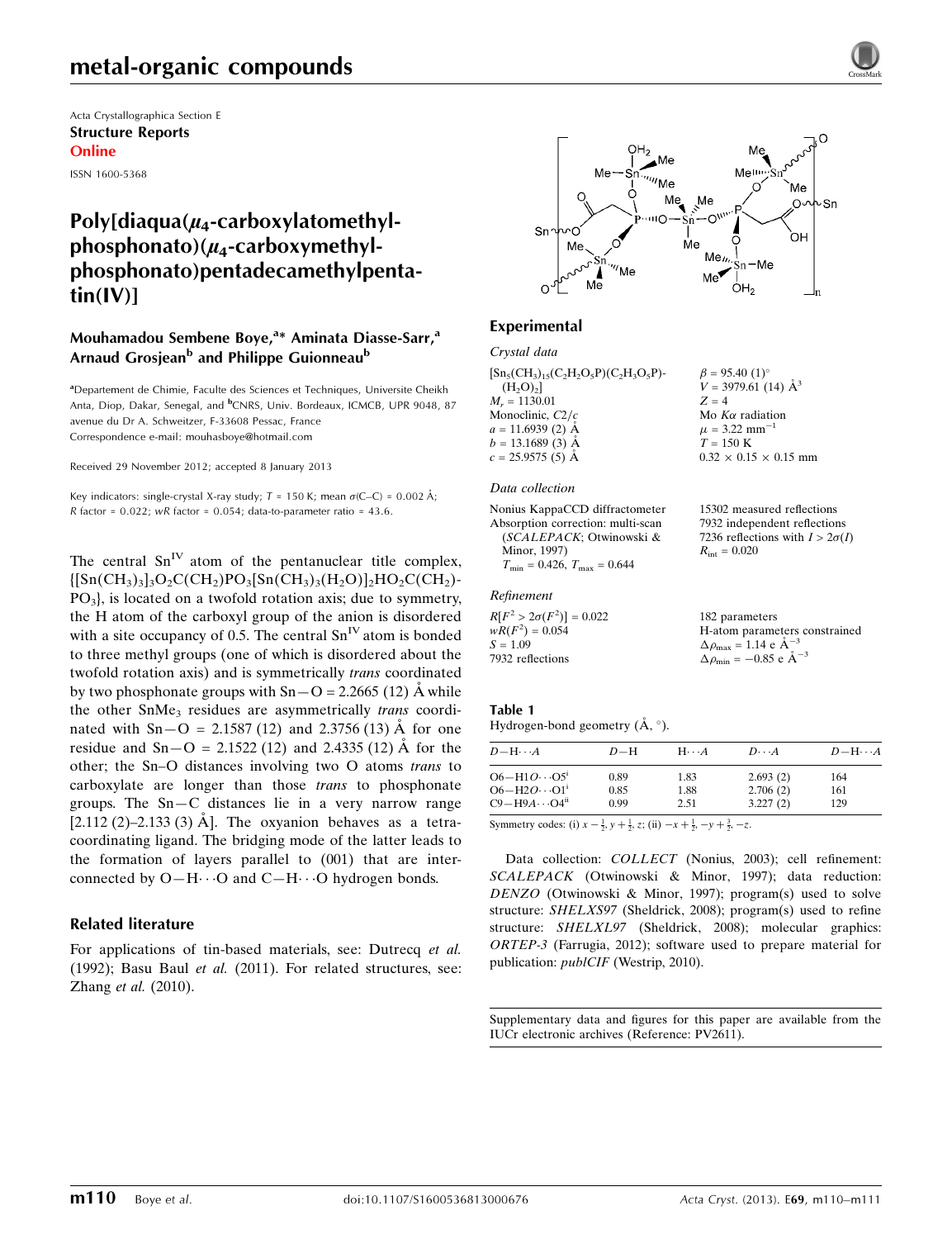#### References

- [Basu Baul, T. S., Paul, A., Pellerito, L., Scopelliti, M., Singh, P., Duthie, A.,](https://scripts.iucr.org/cgi-bin/cr.cgi?rm=pdfbb&cnor=pv2611&bbid=BB1) [Devos, D. & Tiekink, E. R. T. \(2011\).](https://scripts.iucr.org/cgi-bin/cr.cgi?rm=pdfbb&cnor=pv2611&bbid=BB1) Invest. New Drugs, 29, 285–299.
- [Dutrecq, A., Willem, R., Biesemans, M., Boualam, M., Meriem, A. & Gielen,](https://scripts.iucr.org/cgi-bin/cr.cgi?rm=pdfbb&cnor=pv2611&bbid=BB2) M. (1992). [Main Group Met. Chem.](https://scripts.iucr.org/cgi-bin/cr.cgi?rm=pdfbb&cnor=pv2611&bbid=BB2) 15, 285–291.
- [Farrugia, L. J. \(2012\).](https://scripts.iucr.org/cgi-bin/cr.cgi?rm=pdfbb&cnor=pv2611&bbid=BB3) J. Appl. Cryst. 45, 849–854.

Nonius (2003). COLLECT[. Nonius BV, Delft, The Netherlands.](https://scripts.iucr.org/cgi-bin/cr.cgi?rm=pdfbb&cnor=pv2611&bbid=BB4)

- [Otwinowski, Z. & Minor, W. \(1997\).](https://scripts.iucr.org/cgi-bin/cr.cgi?rm=pdfbb&cnor=pv2611&bbid=BB5) Methods in Enzymology, Vol. 276, Macromolecular Crystallography[, Part A, edited by C. W. Carter Jr & R. M.](https://scripts.iucr.org/cgi-bin/cr.cgi?rm=pdfbb&cnor=pv2611&bbid=BB5) [Sweet, pp. 307–326. New York: Academic Press.](https://scripts.iucr.org/cgi-bin/cr.cgi?rm=pdfbb&cnor=pv2611&bbid=BB5)
- [Sheldrick, G. M. \(2008\).](https://scripts.iucr.org/cgi-bin/cr.cgi?rm=pdfbb&cnor=pv2611&bbid=BB6) Acta Cryst. A64, 112–122.
- [Westrip, S. P. \(2010\).](https://scripts.iucr.org/cgi-bin/cr.cgi?rm=pdfbb&cnor=pv2611&bbid=BB7) J. Appl. Cryst. 43, 920–925.
- [Zhang, R., Wu, J. & Ma, C. \(2010\).](https://scripts.iucr.org/cgi-bin/cr.cgi?rm=pdfbb&cnor=pv2611&bbid=BB8) J. Inorg. Organomet. Polym. 20, 405–410.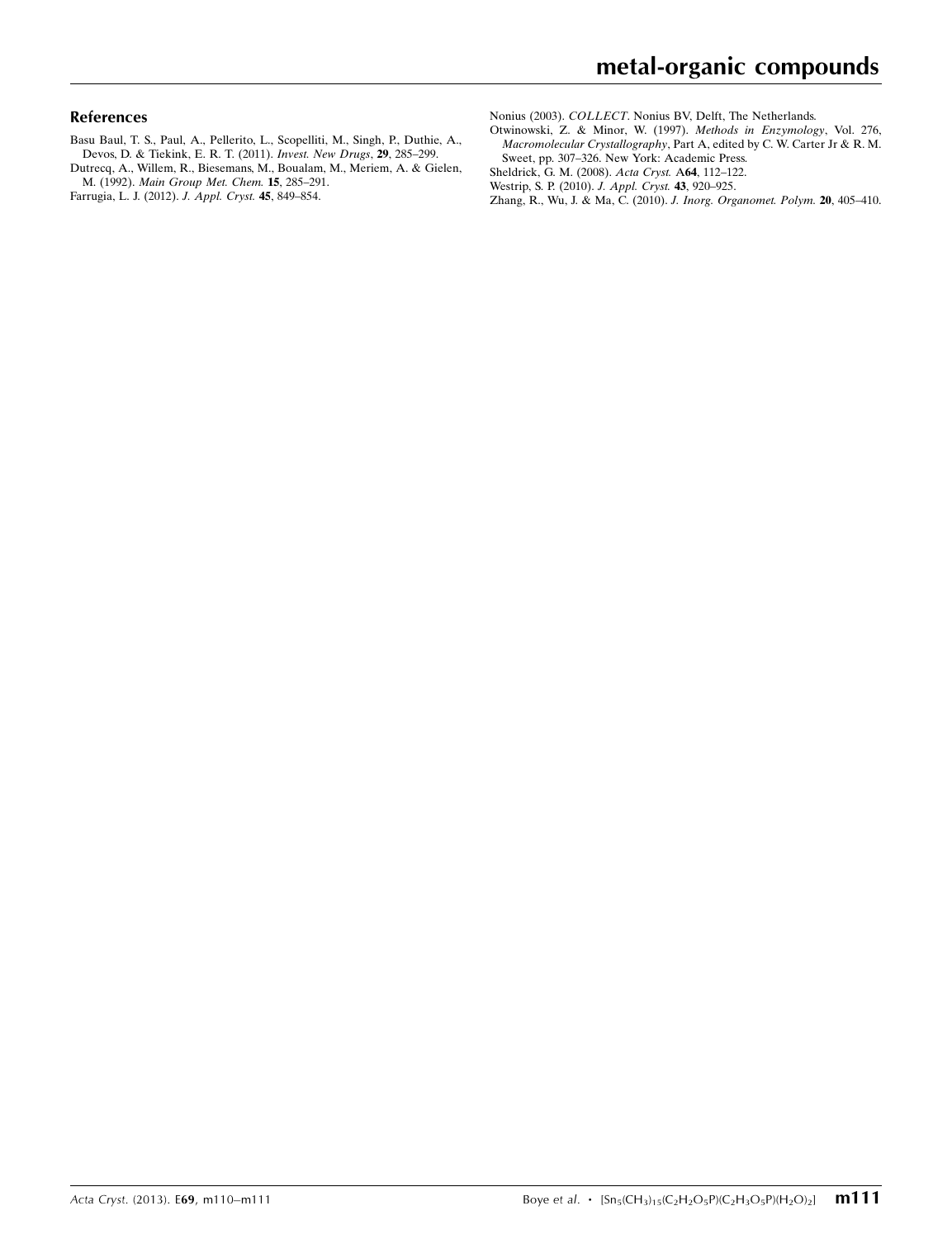# **supporting information**

*Acta Cryst.* (2013). E**69**, m110–m111 [doi:10.1107/S1600536813000676]

# **Poly[diaqua(***µ***4-carboxylatomethylphosphonato)(***µ***4-carboxymethylphosphonato)pentadecamethylpentatin(IV)]**

# **Mouhamadou Sembene Boye, Aminata Diasse-Sarr, Arnaud Grosjean and Philippe Guionneau**

### **S1. Comment**

Organotin(IV) compounds are involved in many applications in a large diversity of fields including agriculture, medicine and industry (Dutrecq *et al.*, 1992; Basu Baul *et al.*, 2011). Carboxylalkylphosphonate derivatives are interesting from the point of view of their structural tendency to form polymeric structures. The presence of carboxylate and phosphonate functions makes carboxylalkylphosphonate a polyfunctional ligand which can coordinate to the metal in all directions. The aim of combining organotin and carboxyalkylphosphonate is to exalte the biocidal activity in the resulting title complex. Only a few structures related to the title compound have been reported (Zhang *et al.*, 2010).

The asymmetry unit of the title complex,  $[(SnMe<sub>3</sub>)<sub>3</sub>O<sub>2</sub>C(CH<sub>2</sub>)PO<sub>3</sub>(SnMe<sub>3</sub>,H<sub>2</sub>O<sub>2</sub>HO<sub>2</sub>CO(H<sub>2</sub>)PO<sub>3</sub>]<sub>n</sub>$ , contains one half of the trimethyltin(IV) (SnMe<sub>3</sub>) lying on a 2-fold axis linked to a  $[(SnMe<sub>3</sub>)2.H<sub>2</sub>O](PO<sub>3</sub>CH<sub>2</sub>CO<sub>2</sub>H<sub>0.5</sub>)$  fragment leading to the pentanuclear complex (Fig. 1) that forms the repeat unit of the polymer; the hydroxyl H-atom is disordered with 0.5 occupancy factor. The geometry of all tin atoms (Sn1, Sn2 and Sn3) is trigonal bipyramidal. The Sn—O distances in the title complex involving two O atoms *trans* to carboxylate  $[Sn3—OS^{ii} = 2.4335 (12)$  Å] are longer than those *trans* to phosphonate groups  $[Sn3—O3=2.1522(12)$  Å] (Table 1). The longest P—O bond  $[P1—O3=1.5156(12)$  Å] is linked to the strongest Sn—O bond while, on the contrary, the shortest C—O bond  $\left[ C8 - 05 = 1.257 (2)$  Å] is linked to the weakest one. The values of O—Sn—O angles are in the range  $[176.51 (5)-176.84 (6)°]$  indicating a significant deviation from linearity. The C—Sn—C angles  $[115.13 (11)$ –124.85 (9)°] indicate almost planar Sn—C<sub>3</sub> groups. The crystal structure obtained is three-dimensional since, within the packing, each pentacoordinated tin atom is bonded to two oxygen atoms in axial positions and three methyl groups in equatorial positions. The  $SnC<sub>3</sub>$  residues are asymmetrically *trans* coordinated. The oxoanion behaves as a tetradentate ligand involving three oxygen atoms of the phosphonate and one of the carboxylate oxygen atom. Resulting chains are interconnected by O—H ···O hydrogen bonds which generate crystal lattice rectangular (Fig. 2 & Table 1).

### **S2. Experimental**

The title compound was synthesized by the reaction in ethanol (30 ml) of carboxymethylphosphonic acid (0.161 g, 1.13 mmol), KOH (0.229 g, 3.39 mmol) and trimethyltin(IV) chloride (0.675 g, 3.39 mmol) in a 1:3:3 ratio. The mixture was stirred around two hours at room temperature. Suitable crystals for X-ray diffraction were obtained after a slow evaporation of the solvent; m.p. 463–464 K.

#### **S3. Refinement**

Water H atoms were found in a difference map and included at those positions. Other H atoms were placed in geometrically calculated positions with C–H = 0.98 Å for methyl-H and 0.99 Å for methyelene-H, and refined using a riding model with  $U_{\text{iso}}(H) = x U_{\text{eq}}$  (carrier atom);  $x = 1.2$  or 1.5.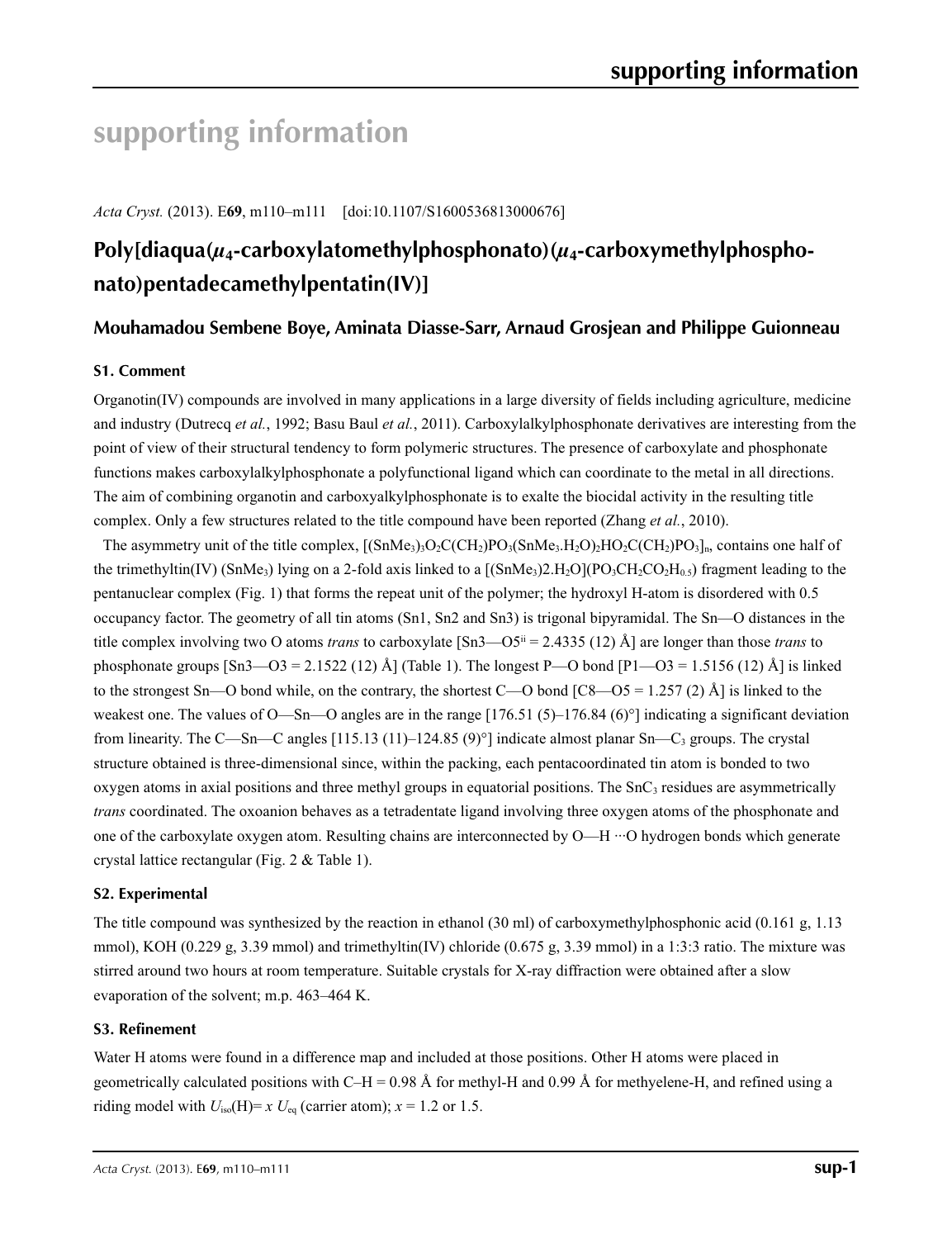

# **Figure 1**

A view of the asymmetric unit of the title compound showing the numbering scheme. Displacement ellipsoids are drawn at the 30% probability level. H-atoms have been omitted for clarity. Symmetry code:  $i = -x + 1$ ,  $y$ ,  $-z + 1/2$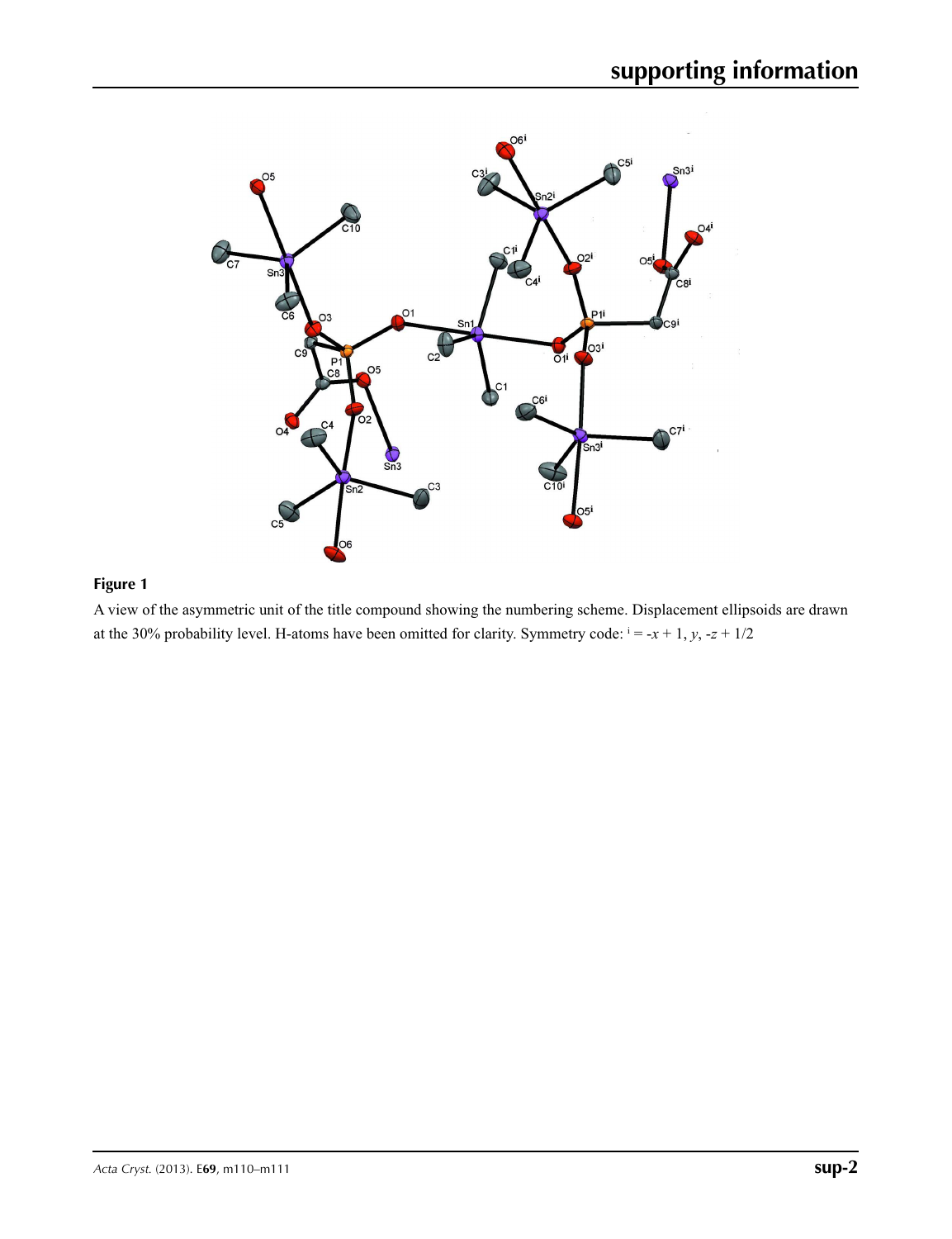

# **Figure 2**

A view of O—H···O hydrogen bonds in the crystal structure. H atoms non-participating in hydrogen bonding and carbon atoms of the Sn- methyl group have been omitted for clarity.

## **Poly[diaqua(***µ***4-carboxylatomethylphosphonato)(***µ***4- carboxymethylphosphonato)pentadecamethylpentatin(IV)]**

| Crystal data                                                                                                                                                                                                                                                            |                                                                                                                                                                                                                                                                                  |
|-------------------------------------------------------------------------------------------------------------------------------------------------------------------------------------------------------------------------------------------------------------------------|----------------------------------------------------------------------------------------------------------------------------------------------------------------------------------------------------------------------------------------------------------------------------------|
| $[Sn_5(CH_3)_{15}(C_2H_2O_5P)(C_2H_3O_5P)(H_2O)_2]$<br>$M_r = 1130.01$<br>Monoclinic, $C2/c$<br>Hall symbol: -C 2yc<br>$a = 11.6939(2)$ Å<br>$b = 13.1689(3)$ Å<br>$c = 25.9575(5)$ Å<br>$\beta$ = 95.40 (1) <sup>o</sup><br>$V = 3979.61$ (14) Å <sup>3</sup><br>$Z=4$ | $F(000) = 2176$<br>$D_x = 1.886$ Mg m <sup>-3</sup><br>Mo Ka radiation, $\lambda = 0.71073$ Å<br>Cell parameters from 34199 reflections<br>$\theta$ = 1.0–33.7°<br>$\mu$ = 3.22 mm <sup>-1</sup><br>$T = 150 \text{ K}$<br>Prism, colorless<br>$0.32 \times 0.15 \times 0.15$ mm |
| Data collection                                                                                                                                                                                                                                                         |                                                                                                                                                                                                                                                                                  |
| Nonius KappaCCD<br>diffractometer<br>Radiation source: fine-focus sealed tube<br>Graphite monochromator<br>$\varphi$ and $\omega$ scans with $\kappa$ of set                                                                                                            | Absorption correction: multi-scan<br>(SCALEPACK; Otwinowski & Minor, 1997)<br>$T_{\min}$ = 0.426, $T_{\max}$ = 0.644<br>15302 measured reflections<br>7932 independent reflections                                                                                               |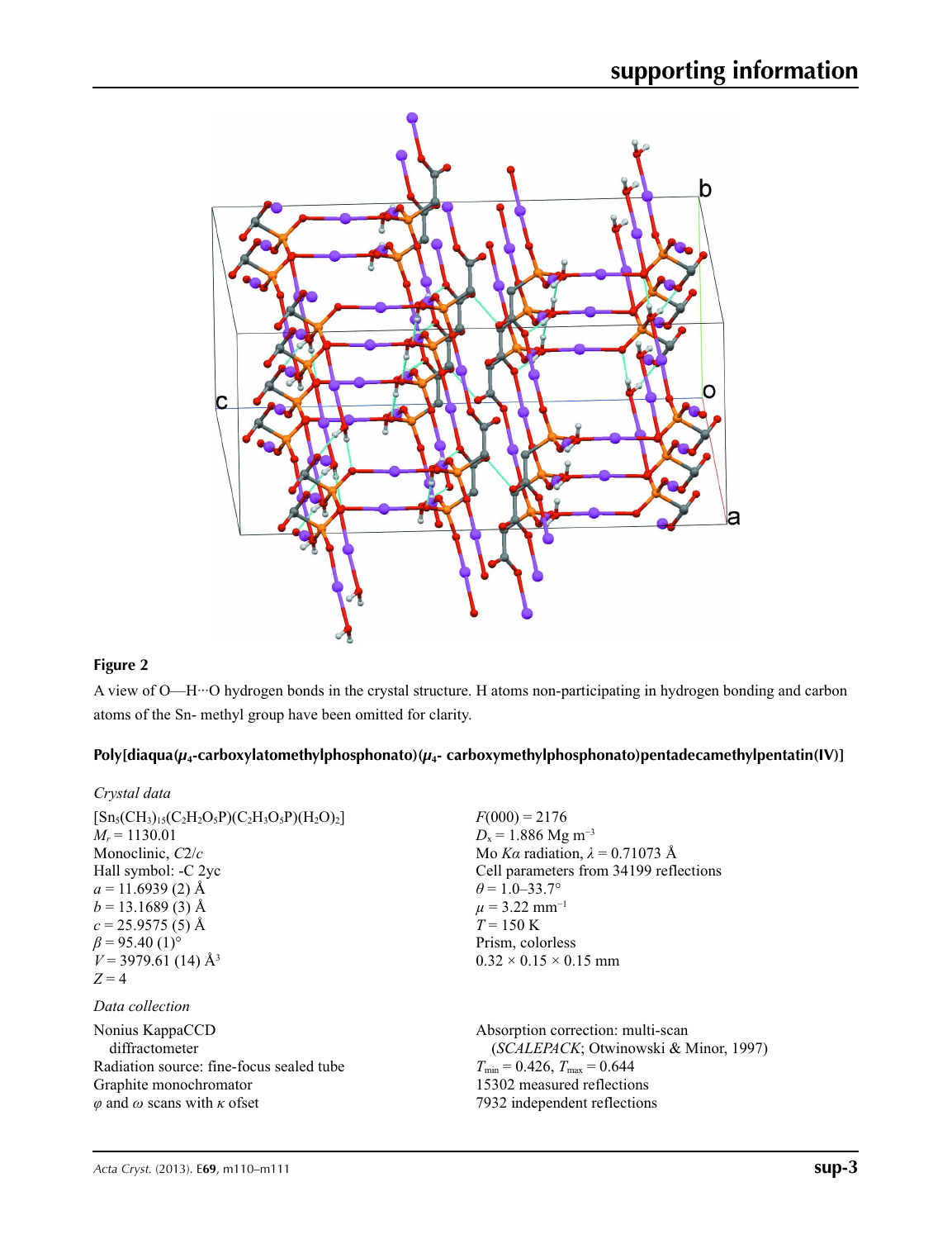| 7236 reflections with $I > 2\sigma(I)$                                  |
|-------------------------------------------------------------------------|
| $R_{\rm int} = 0.020$                                                   |
| $\theta_{\text{max}} = 33.8^{\circ}, \theta_{\text{min}} = 2.3^{\circ}$ |

#### *Refinement*

| refinement                                                        |                                                                                                               |
|-------------------------------------------------------------------|---------------------------------------------------------------------------------------------------------------|
| Refinement on $F^2$                                               | Hydrogen site location: inferred from                                                                         |
| Least-squares matrix: full                                        | neighbouring sites                                                                                            |
| $R[F^2 > 2\sigma(F^2)] = 0.022$                                   | H-atom parameters constrained                                                                                 |
| $wR(F^2) = 0.054$                                                 | $w = 1/[\sigma^2(F_0^2) + (0.0207P)^2 + 4.2723P]$                                                             |
| $S = 1.09$                                                        | where $P = (F_o^2 + 2F_c^2)/3$                                                                                |
| 7932 reflections                                                  | $(\Delta/\sigma)_{\text{max}} = 0.005$                                                                        |
| 182 parameters                                                    | $\Delta \rho_{\rm max} = 1.14 \text{ e } \text{\AA}^{-3}$                                                     |
| 0 restraints                                                      | $\Delta\rho_{\rm min} = -0.85$ e Å <sup>-3</sup>                                                              |
| Primary atom site location: structure-invariant<br>direct methods | Extinction correction: SHELXL97 (Sheldrick,<br>2008), $Fc^* = kFc[1+0.001xFc^2\lambda^3/sin(2\theta)]^{-1/4}$ |
| Secondary atom site location: difference Fourier                  | Extinction coefficient: 0.00041 (3)                                                                           |
| map                                                               |                                                                                                               |

#### *Special details*

**Geometry**. All s.u.'s (except the s.u. in the dihedral angle between two l.s. planes) are estimated using the full covariance matrix. The cell s.u.'s are taken into account individually in the estimation of s.u.'s in distances, angles and torsion angles; correlations between s.u.'s in cell parameters are only used when they are defined by crystal symmetry. An approximate (isotropic) treatment of cell s.u.'s is used for estimating s.u.'s involving l.s. planes.

 $h = -18 \rightarrow 18$  $k = -20 \rightarrow 20$  $l = -40 \rightarrow 40$ 

**Refinement**. Refinement of  $F^2$  against ALL reflections. The weighted  $R$ -factor  $wR$  and goodness of fit  $S$  are based on  $F^2$ , conventional *R*-factors *R* are based on *F*, with *F* set to zero for negative *F*<sup>2</sup>. The threshold expression of  $F^2 > 2\sigma(F^2)$  is used only for calculating *R*-factors(gt) *etc*. and is not relevant to the choice of reflections for refinement. *R*-factors based on *F*<sup>2</sup> are statistically about twice as large as those based on *F*, and *R*- factors based on ALL data will be even larger.

| $\boldsymbol{x}$ | $\mathcal V$ | z            | $U_{\rm iso}$ */ $U_{\rm eq}$ | Occ. (2) |
|------------------|--------------|--------------|-------------------------------|----------|
| 0.5000           | 0.755553(11) | 0.2500       | 0.01394(4)                    |          |
| 0.657492(10)     | 0.979143(8)  | 0.093373(4)  | 0.01521(3)                    |          |
| 0.178461(10)     | 0.935201(8)  | 0.137009(4)  | 0.01528(3)                    |          |
| 0.43748(3)       | 0.80781(3)   | 0.118293(15) | 0.01189(7)                    |          |
| 0.33357(11)      | 0.57344(9)   | 0.08457(5)   | 0.0182(2)                     |          |
| 0.24248(11)      | 0.67603(9)   | 0.02767(5)   | 0.0180(2)                     |          |
| 0.50422(11)      | 0.75081(9)   | 0.16291(5)   | 0.0161(2)                     |          |
| 0.49774(11)      | 0.90382(9)   | 0.10334(5)   | 0.0186(2)                     |          |
| 0.6528(2)        | 0.94022(17)  | 0.01376(8)   | 0.0302(4)                     |          |
| 0.6136           | 0.9940       | $-0.0072$    | $0.045*$                      |          |
| 0.6112           | 0.8761       | 0.0076       | $0.045*$                      |          |
| 0.7314           | 0.9326       | 0.0041       | $0.045*$                      |          |
| 0.31351(10)      | 0.82643(9)   | 0.12850(5)   | 0.0183(2)                     |          |
| 0.43300(13)      | 0.72417(12)  | 0.06161(6)   | 0.0139(3)                     |          |
| 0.4299           | 0.7663       | 0.0299       | $0.017*$                      |          |
| 0.5046           | 0.6836       | 0.0634       | $0.017*$                      |          |
| 0.5000           | 0.9175(2)    | 0.2500       | 0.0258(5)                     |          |
| 0.4976           | 0.9424       | 0.2143       | $0.039*$                      | 0.50     |
| 0.5699           | 0.9424       | 0.2698       | $0.039*$                      | 0.50     |
| 0.4325           | 0.9424       | 0.2658       | $0.039*$                      | 0.50     |
|                  |              |              |                               |          |

*Fractional atomic coordinates and isotropic or equivalent isotropic displacement parameters (Å<sup>2</sup>)*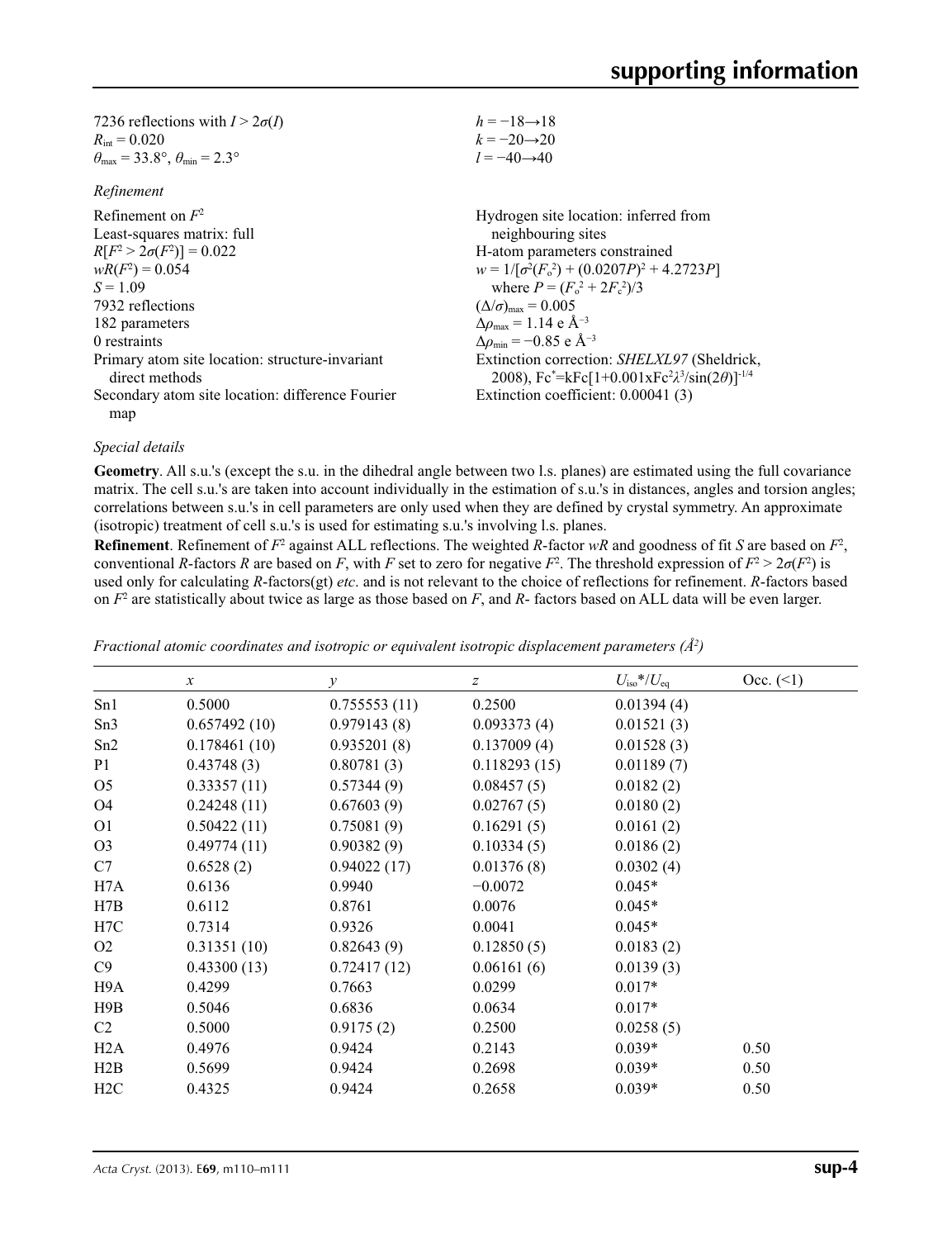| C8               | 0.33124(13) | 0.65301(12) | 0.05775(6)  | 0.0135(3) |      |
|------------------|-------------|-------------|-------------|-----------|------|
| C1               | 0.34603(16) | 0.66906(15) | 0.24300(7)  | 0.0225(3) |      |
| H1A              | 0.3063      | 0.6788      | 0.2084      | $0.034*$  |      |
| H1B              | 0.2962      | 0.6915      | 0.2691      | $0.034*$  |      |
| H1C              | 0.3645      | 0.5970      | 0.2482      | $0.034*$  |      |
| C4               | 0.28441(19) | 1.06554(15) | 0.13493(10) | 0.0303(4) |      |
| H <sub>4</sub> A | 0.2371      | 1.1245      | 0.1239      | $0.045*$  |      |
| H4B              | 0.3420      | 1.0543      | 0.1105      | $0.045*$  |      |
| H <sub>4</sub> C | 0.3230      | 1.0781      | 0.1695      | $0.045*$  |      |
| C <sub>5</sub>   | 0.07938(19) | 0.89233(17) | 0.06770(8)  | 0.0298(4) |      |
| H <sub>5</sub> A | 0.1051      | 0.8258      | 0.0564      | $0.045*$  |      |
| H5B              | 0.0891      | 0.9429      | 0.0408      | $0.045*$  |      |
| H <sub>5</sub> C | $-0.0018$   | 0.8885      | 0.0740      | $0.045*$  |      |
| C <sub>3</sub>   | 0.1385(2)   | 0.86901(18) | 0.20725(8)  | 0.0326(5) |      |
| H <sub>3</sub> A | 0.2046      | 0.8755      | 0.2332      | $0.049*$  |      |
| H3B              | 0.1204      | 0.7970      | 0.2016      | $0.049*$  |      |
| H3C              | 0.0721      | 0.9038      | 0.2195      | $0.049*$  |      |
| C6               | 0.59248(18) | 1.11584(15) | 0.12221(9)  | 0.0284(4) |      |
| H <sub>6</sub> A | 0.5612      | 1.1025      | 0.1553      | $0.043*$  |      |
| H <sub>6</sub> B | 0.5316      | 1.1424      | 0.0973      | $0.043*$  |      |
| H <sub>6</sub> C | 0.6546      | 1.1658      | 0.1274      | $0.043*$  |      |
| O <sub>6</sub>   | 0.02501(12) | 1.04809(10) | 0.14945(6)  | 0.0235(3) |      |
| C10              | 0.76318(18) | 0.88614(18) | 0.14468(9)  | 0.0339(5) |      |
| H10A             | 0.8142      | 0.9290      | 0.1675      | $0.051*$  |      |
| H10B             | 0.8093      | 0.8413      | 0.1247      | $0.051*$  |      |
| H10C             | 0.7149      | 0.8451      | 0.1655      | $0.051*$  |      |
| H1O              | $-0.0374$   | 1.0436      | 0.1273      | $0.050*$  |      |
| H2O              | 0.0350      | 1.1118      | 0.1539      | $0.050*$  |      |
| H1O4             | 0.2273      | 0.6343      | 0.0029      | $0.050*$  | 0.50 |
|                  |             |             |             |           |      |

*Atomic displacement parameters (Å2 )*

|                 | $U^{11}$    | $L^{22}$    | $\mathcal{L}^{\beta 3}$ | $U^{12}$       | $U^{13}$     | $U^{23}$      |
|-----------------|-------------|-------------|-------------------------|----------------|--------------|---------------|
| Sn1             | 0.01612(7)  | 0.01318(7)  | 0.01246(7)              | 0.000          | 0.00108(5)   | 0.000         |
| Sn <sub>3</sub> | 0.01622(5)  | 0.01419(5)  | 0.01498(5)              | $-0.00358(3)$  | 0.00010(4)   | 0.00139(3)    |
| Sn2             | 0.01507(5)  | 0.01522(5)  | 0.01564(6)              | 0.00115(3)     | 0.00182(4)   | $-0.00054(4)$ |
| P <sub>1</sub>  | 0.01177(16) | 0.01130(16) | 0.01267(17)             | $-0.00176(12)$ | 0.00149(13)  | 0.00042(13)   |
| O <sub>5</sub>  | 0.0157(5)   | 0.0162(5)   | 0.0220(6)               | $-0.0029(4)$   | $-0.0018(5)$ | 0.0060(4)     |
| O4              | 0.0163(5)   | 0.0181(5)   | 0.0183(5)               | $-0.0042(4)$   | $-0.0044(4)$ | 0.0046(4)     |
| O <sub>1</sub>  | 0.0189(6)   | 0.0169(5)   | 0.0123(5)               | 0.0013(4)      | 0.0005(4)    | 0.0005(4)     |
| O <sub>3</sub>  | 0.0183(6)   | 0.0140(5)   | 0.0232(6)               | $-0.0066(4)$   | 0.0010(5)    | 0.0020(4)     |
| C7              | 0.0352(11)  | 0.0341(11)  | 0.0217(9)               | $-0.0133(8)$   | 0.0055(8)    | $-0.0054(8)$  |
| O <sub>2</sub>  | 0.0134(5)   | 0.0166(5)   | 0.0258(6)               | 0.0008(4)      | 0.0063(4)    | $-0.0011(5)$  |
| C9              | 0.0130(6)   | 0.0166(7)   | 0.0123(6)               | $-0.0039(5)$   | 0.0017(5)    | 0.0001(5)     |
| C <sub>2</sub>  | 0.0419(16)  | 0.0156(10)  | 0.0194(11)              | 0.000          | 0.0006(11)   | 0.000         |
| C8              | 0.0130(6)   | 0.0135(6)   | 0.0140(6)               | $-0.0020(5)$   | 0.0013(5)    | 0.0000(5)     |
| C <sub>1</sub>  | 0.0201(8)   | 0.0262(9)   | 0.0207(8)               | $-0.0057(6)$   | $-0.0012(6)$ | 0.0045(7)     |
| C <sub>4</sub>  | 0.0254(9)   | 0.0188(8)   | 0.0481(13)              | $-0.0023(7)$   | 0.0104(9)    | $-0.0041(8)$  |
|                 |             |             |                         |                |              |               |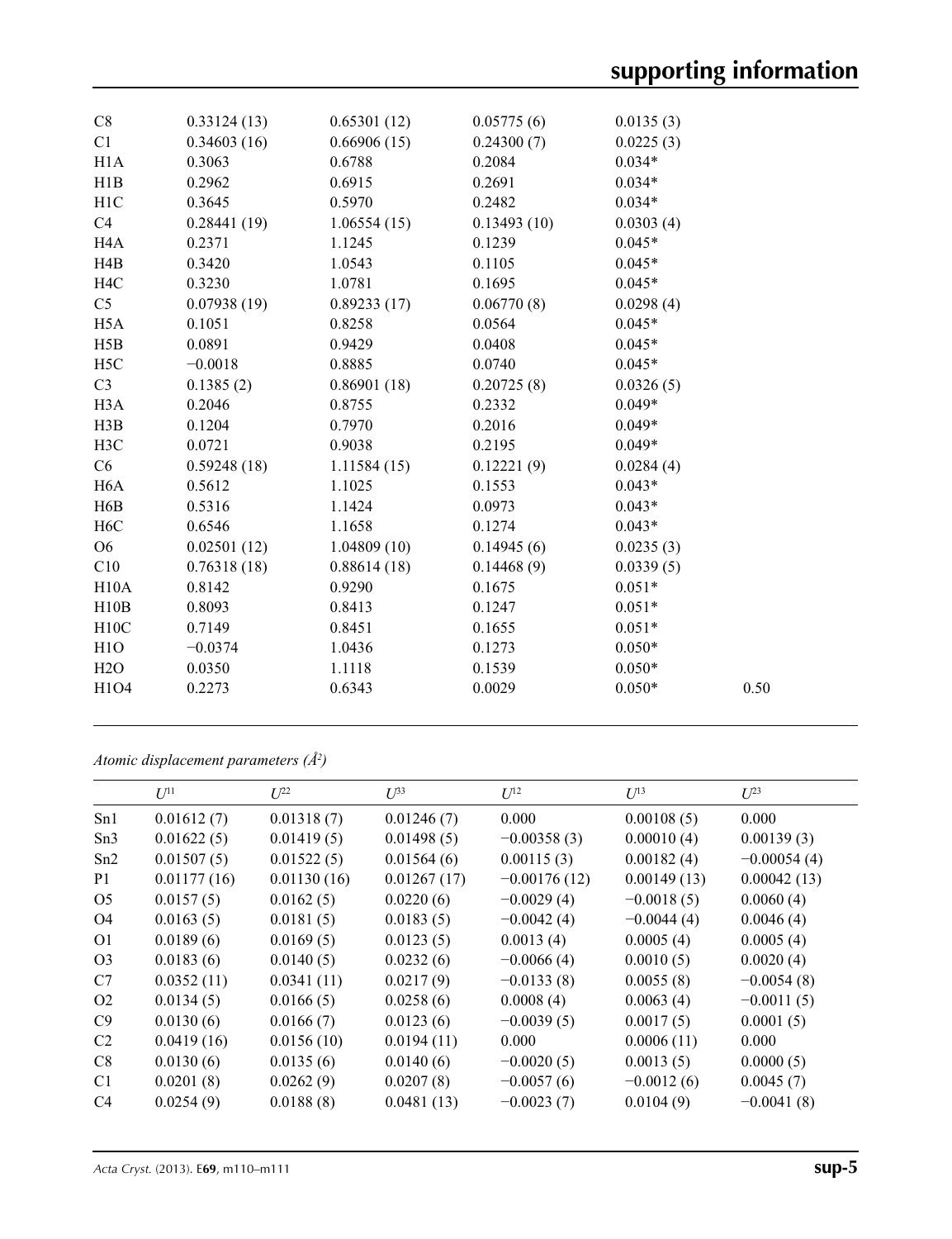# **supporting information**

| C <sub>5</sub>  | 0.0308(10) | 0.0330(10) | 0.0244(9)  | 0.0088(8)    | $-0.0042(8)$ | $-0.0088(8)$ |
|-----------------|------------|------------|------------|--------------|--------------|--------------|
| C <sub>3</sub>  | 0.0387(12) | 0.0343(11) | 0.0269(10) | 0.0160(9)    | 0.0150(9)    | 0.0104(8)    |
| C <sub>6</sub>  | 0.0264(9)  | 0.0196(8)  | 0.0406(11) | $-0.0068(7)$ | 0.0110(8)    | $-0.0071(8)$ |
| O6              | 0.0195(6)  | 0.0186(6)  | 0.0308(7)  | 0.0076(5)    | $-0.0062(5)$ | $-0.0057(5)$ |
| C <sub>10</sub> | 0.0244(9)  | 0.0344(11) | 0.0411(12) | $-0.0056(8)$ | $-0.0063(9)$ | 0.0204(9)    |

*Geometric parameters (Å, º)*

| $Sn1-C1$                     | 2.124(2)   | $C9 - C8$        | 1.511(2)   |
|------------------------------|------------|------------------|------------|
| $Sn1-C1i$                    | 2.124(2)   | $C9 - H9A$       | 0.9900     |
| $Sn1-C2$                     | 2.133(3)   | $C9 - H9B$       | 0.9900     |
| $Sn1 - O1i$                  | 2.2665(12) | $C2 - H2A$       | 0.9800     |
| $Sn1 - O1$                   | 2.2665(12) | $C2 - H2B$       | 0.9800     |
| $Sn3-C6$                     | 2.118(2)   | $C2 - H2C$       | 0.9800     |
| $Sn3-C10$                    | 2.119(2)   | $Cl-H1A$         | 0.9800     |
| $Sn3-C7$                     | 2.125(2)   | $Cl-H1B$         | 0.9800     |
| $Sn3 - O3$                   | 2.1522(12) | $C1 - H1C$       | 0.9800     |
| $Sn3 - O5$ ii                | 2.4335(12) | $C4 - H4A$       | 0.9800     |
| $Sn2-C3$                     | 2.112(2)   | $C4 - H4B$       | 0.9800     |
| $Sn2-C4$                     | 2.120(2)   | $C4 - H4C$       | 0.9800     |
| $Sn2-C5$                     | 2.123(2)   | $C5 - H5A$       | 0.9800     |
| $Sn2 - O2$                   | 2.1587(12) | $C5 - H5B$       | 0.9800     |
| $Sn2 - O6$                   | 2.3756(13) | $C5 - H5C$       | 0.9800     |
| $P1 - O3$                    | 1.5156(12) | $C3 - H3A$       | 0.9800     |
| $P1 - O2$                    | 1.5180(13) | $C3 - H3B$       | 0.9800     |
| $P1 - O1$                    | 1.5310(12) | $C3 - H3C$       | 0.9800     |
| $P1 - C9$                    | 1.8348(16) | $C6 - H6A$       | 0.9800     |
| $O5-C8$                      | 1.2571(19) | $C6 - H6B$       | 0.9800     |
| $O5 - Sn3$ iii               | 2.4335(12) | $C6 - H6C$       | 0.9800     |
| $O4-C8$                      | 1.2752(19) | $O6 - H1O$       | 0.8900     |
| 04-H104                      | 0.8500     | $O6 - H2O$       | 0.8500     |
| $C7 - H7A$                   | 0.9800     | $C10 - H10A$     | 0.9800     |
| $C7 - H7B$                   | 0.9800     | $C10 - H10B$     | 0.9800     |
| $C7 - H7C$                   | 0.9800     | $C10 - H10C$     | 0.9800     |
|                              |            |                  |            |
| $Cl - Sn1 - Cli$             | 115.13(11) | $P1 - C9 - H9B$  | 109.0      |
| $C1 - Sn1 - C2$              | 122.43(6)  | Н9А-С9-Н9В       | 107.8      |
| $C1$ <sup>i</sup> -Sn1- $C2$ | 122.43(6)  | $Sn1-C2-H2A$     | 109.5      |
| $Cl - Sn1 - O1$ <sup>i</sup> | 88.44 (6)  | $Sn1-C2-H2B$     | 109.5      |
| $Cl^i$ -Sn $l$ --O $l^i$     | 89.87 (6)  | $H2A-C2-H2B$     | 109.5      |
| $C2 - Sn1 - O1$ <sup>i</sup> | 91.58(3)   | $Sn1-C2-H2C$     | 109.5      |
| $Cl - Sn1 - O1$              | 89.87 (6)  | $H2A - C2 - H2C$ | 109.5      |
| $Cl^i$ -Sn $l$ -Ol           | 88.44 (6)  | $H2B-C2-H2C$     | 109.5      |
| $C2 - Sn1 - O1$              | 91.58(3)   | $O5 - C8 - O4$   | 120.75(14) |
| $O1^{i} - Sn1 - O1$          | 176.84(6)  | $O5-C8-C9$       | 120.30(14) |
| $C6 - Sn3 - C10$             | 118.46(10) | $O4 - C8 - C9$   | 118.94(14) |
| $C6 - Sn3 - C7$              | 124.85(9)  | $Sn1-C1-H1A$     | 109.5      |
| $C10 - Sn3 - C7$             | 115.59(10) | $Sn1-C1-H1B$     | 109.5      |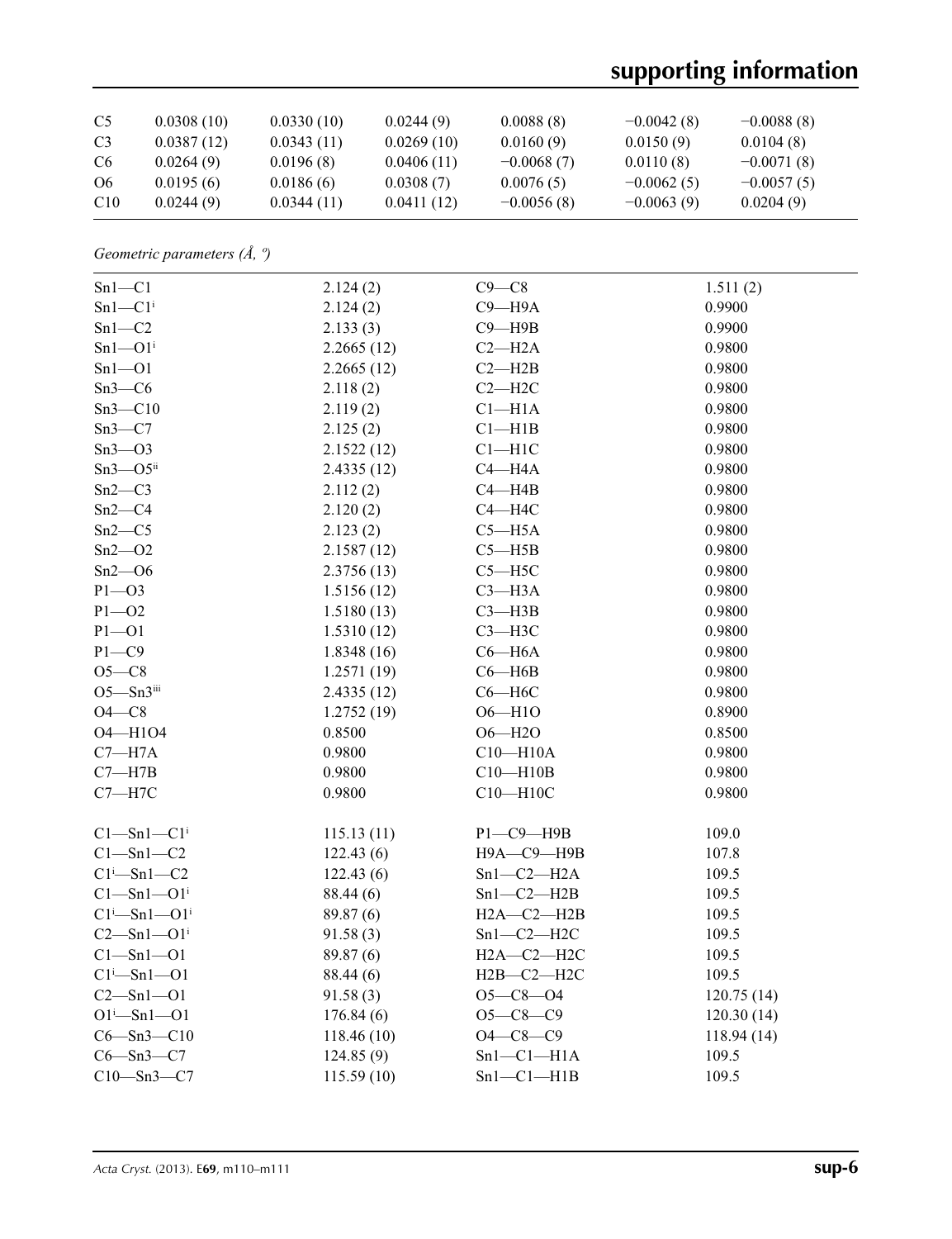| $C6 - Sn3 - O3$                    | 90.27(6)      | $H1A - C1 - H1B$     | 109.5         |
|------------------------------------|---------------|----------------------|---------------|
| $C10 - Sn3 - O3$                   | 96.87(7)      | $Sn1-C1-H1C$         | 109.5         |
| $C7 - Sn3 - O3$                    | 93.58(7)      | $H1A - C1 - H1C$     | 109.5         |
| $C6 - Sn3 - O5$ ii                 | 86.24(6)      | $H1B - C1 - H1C$     | 109.5         |
| $C10 - Sn3 - O5$ ii                | 84.57(6)      | $Sn2-C4-H4A$         | 109.5         |
| $C7 - Sn3 - O5$ <sup>ii</sup>      | 88.65(7)      | $Sn2-C4-H4B$         | 109.5         |
| $O3 - Sn3 - O5$ <sup>ii</sup>      | 176.51(5)     | HA—C4—H4B            | 109.5         |
| $C3 - Sn2 - C4$                    | 122.21(10)    | $Sn2-C4-H4C$         | 109.5         |
| $C3 - Sn2 - C5$                    | 118.33(10)    | H4A-C4-H4C           | 109.5         |
| $C4 - Sn2 - C5$                    | 117.86(10)    | H4B-C4-H4C           | 109.5         |
| $C3 - Sn2 - O2$                    | 92.16(7)      | $Sn2-C5-H5A$         | 109.5         |
| $C4 - Sn2 - O2$                    | 95.72(7)      | $Sn2-C5-H5B$         | 109.5         |
| $C5 - Sn2 - O2$                    | 94.76(7)      | $H5A - C5 - H5B$     | 109.5         |
| $C3 - Sn2 - O6$                    |               | $Sn2-C5-H5C$         | 109.5         |
|                                    | 84.82(7)      |                      |               |
| $C4 - Sn2 - O6$<br>$C5 - Sn2 - O6$ | 86.99(7)      | $H5A-C5-H5C$         | 109.5         |
|                                    | 85.56 (6)     | $H5B-C5-H5C$         | 109.5         |
| $O2 - Sn2 - O6$                    | 176.72(5)     | $Sn2-C3-H3A$         | 109.5         |
| $O3 - P1 - O2$                     | 112.62(7)     | $Sn2-C3-H3B$         | 109.5         |
| $O3 - P1 - O1$                     | 112.74(7)     | $H3A - C3 - H3B$     | 109.5         |
| $O2-P1-O1$                         | 111.98(7)     | $Sn2-C3-H3C$         | 109.5         |
| $O3 - P1 - C9$                     | 105.92(7)     | $H3A-C3-H3C$         | 109.5         |
| $O2-P1-C9$                         | 106.33(7)     | $H3B$ — $C3$ — $H3C$ | 109.5         |
| $O1-P1-C9$                         | 106.64(7)     | $Sn3-C6-H6A$         | 109.5         |
| $C8 - O5 - Sn3iii$                 | 120.20(10)    | $Sn3-C6-H6B$         | 109.5         |
| C8-04-H104                         | 114.10        | $H6A - C6 - H6B$     | 109.5         |
| $P1 - O1 - Sn1$                    | 133.13(7)     | $Sn3-C6-H6C$         | 109.5         |
| $P1 - O3 - Sn3$                    | 147.67(8)     | $H6A-C6-H6C$         | 109.5         |
| $Sn3-C7-H7A$                       | 109.5         | Н6В-С6-Н6С           | 109.5         |
| $Sn3-C7-H7B$                       | 109.5         | $Sn2 - O6 - H1O$     | 117.00        |
| $H7A - C7 - H7B$                   | 109.5         | $Sn2 - O6 - H2O$     | 123.00        |
| $Sn3-C7-H7C$                       | 109.5         | H1O-06-H2O           | 104.00        |
| $H7A - C7 - H7C$                   | 109.5         | $Sn3-C10-H10A$       | 109.5         |
| $H7B-C7-H7C$                       | 109.5         | $Sn3-C10-H10B$       | 109.5         |
| $P1 - O2 - Sn2$                    | 147.66(8)     | $H10A - C10 - H10B$  | 109.5         |
| $C8-C9-P1$                         | 112.86(11)    | Sn3—C10—H10C         | 109.5         |
| $C8-C9-H9A$                        | 109.0         | H10A-C10-H10C        | 109.5         |
| $P1 - C9 - H9A$                    | 109.0         | H10B-C10-H10C        | 109.5         |
| $C8-C9-$ H9B                       | 109.0         |                      |               |
|                                    |               |                      |               |
| $O3-P1-O1-Sn1$                     | 91.91(11)     | $O1-P1-O2-Sn2$       | 121.26(15)    |
| $O2-P1-O1-Sn1$                     | $-36.34(12)$  | $C9 - P1 - O2 - Sn2$ | $-122.63(15)$ |
| $C9 - P1 - O1 - Sn1$               | $-152.26(9)$  | $C3 - Sn2 - O2 - P1$ | $-130.11(17)$ |
| $Cl - Sn1 - O1 - P1$               | 76.70(11)     | $C4 - Sn2 - O2 - P1$ | $-7.43(17)$   |
| $Cl^{i}$ -Sn $1$ --O $1$ --P1      | $-168.15(11)$ | $C5 - Sn2 - O2 - P1$ | 111.23(16)    |
| $C2 - Sn1 - O1 - P1$               | $-45.74(10)$  | $O3-P1-C9-C8$        | $-151.17(11)$ |
| $O2-P1-O3-Sn3$                     | 164.46(14)    | $O2-P1-C9-C8$        | $-31.14(13)$  |
| $O1-P1-O3-Sn3$                     | 36.55(17)     | $O1-P1-C9-C8$        | 88.51 (12)    |
| $C9 - P1 - O3 - Sn3$               | $-79.71(16)$  | Sn3iii-05-C8-04      | $-12.4(2)$    |
|                                    |               |                      |               |